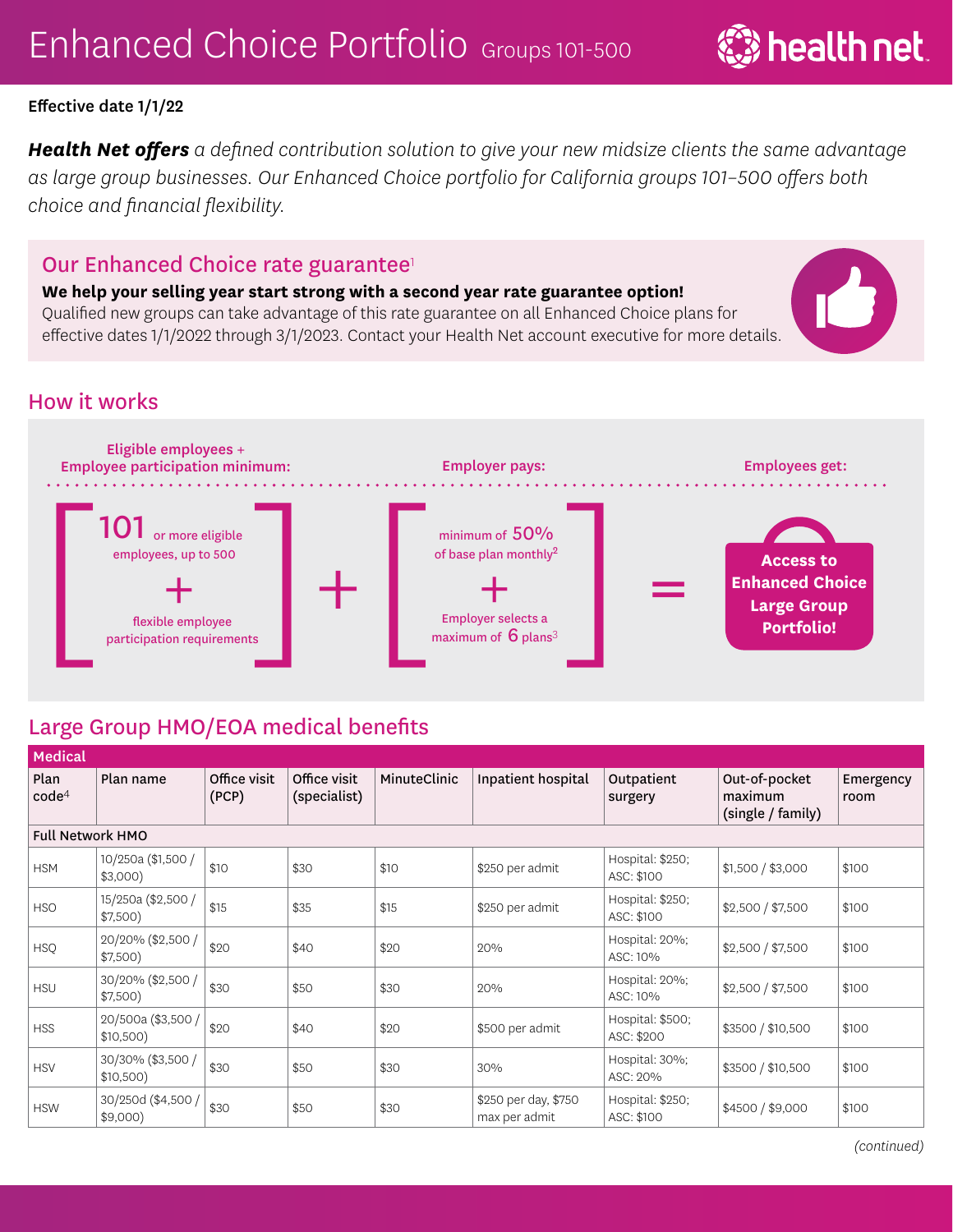

| Medical                   |                                    |                       |                              |              |                                           |                                |                                               |                   |
|---------------------------|------------------------------------|-----------------------|------------------------------|--------------|-------------------------------------------|--------------------------------|-----------------------------------------------|-------------------|
| Plan<br>code <sup>4</sup> | Plan name                          | Office visit<br>(PCP) | Office visit<br>(specialist) | MinuteClinic | Inpatient hospital                        | Outpatient<br>surgery          | Out-of-pocket<br>maximum<br>(single / family) | Emergency<br>room |
| HT <sub>2</sub>           | 40/500d (\$4,500<br>$/$ \$9,000)   | \$40                  | \$60                         | \$40         | \$500 per day, \$1,500<br>max per admit   | Hospital: \$500;<br>ASC: \$200 | \$4500 / \$9,000                              | \$100             |
| <b>HSK</b>                | 0/1000d (\$5,500<br>$/$ \$11,000)  | \$0                   | \$20                         | \$0          | \$1,000 per day,<br>\$3,000 max per admit | Hospital: 30%;<br>ASC: 20%     | \$5,500 / \$11,000                            | 30%               |
| <b>HSY</b>                | 35/30% (\$5,500 /<br>\$11,000)     | \$35                  | \$55                         | \$35         | 30%                                       | Hospital: 30%;<br>ASC: 20%     | \$5,500 / \$11,000                            | \$100             |
| HT1                       | 40/40% (\$5,500 /<br>\$11,000)     | \$40                  | \$60                         | \$40         | 40%                                       | Hospital: 40%;<br>ASC: 30%     | \$5,500 / \$11,000                            | \$100             |
| <b>HSL</b>                | 10/30% (\$6,500 /<br>$$13,000$ )   | \$10                  | \$30                         | \$10         | 30%                                       | Hospital: 30%;<br>ASC: 20%     | \$6,500 / \$13,000                            | 30%               |
| <b>HSP</b>                | 15/1500d (\$6,500<br>$/$ \$13,000) | \$15                  | \$35                         | \$15         | \$1,500 per day,<br>\$4,500 max per admit | Hospital: 50%;<br>ASC: 40%     | \$6,500 / \$13,000                            | 30%               |
| HT3                       | 40/1500d (\$6,500<br>/ \$13,000)   | \$40                  | \$60                         | \$40         | \$1,500 per day,<br>\$4,500 max per admit | Hospital: 50%;<br>ASC: 40%     | \$6,500 / \$13,000                            | 30%               |
| HT4                       | 50/1500d (\$6,500<br>$/$ \$13,000) | \$50                  | \$70                         | \$40         | \$1,500 per day,<br>\$4,500 max per admit | Hospital: 50%;<br>ASC: 40%     | \$6,500 / \$13,000                            | 30%               |
| HT5                       | 60/1500a (\$8,700<br>$/$ \$17,400) | \$60                  | \$80                         | \$40         | \$1,500 per admit +<br>40%                | Hospital: 50%;<br>ASC: 40%     | \$8,700 / \$17,400                            | $$300 + 30\%$     |
| <b>ExcelCare HMO</b>      |                                    |                       |                              |              |                                           |                                |                                               |                   |
| <b>HVE</b>                | 10/250a (\$1,500 /<br>$$3,000$ )   | \$10                  | \$30                         | \$10         | \$250 per admit                           | Hospital: \$250;<br>ASC: \$100 | \$1,500 / \$3,000                             | \$100             |
| <b>HVF</b>                | 15/250a (\$2,500 /<br>\$7,500)     | \$15                  | \$35                         | \$15         | \$250 per admit                           | Hospital: \$250;<br>ASC: \$100 | \$2,500 / \$7,500                             | \$100             |
| <b>HVH</b>                | 20/20% (\$2,500 /<br>\$7,500)      | \$20                  | \$40                         | \$20         | 20%                                       | Hospital: 20%;<br>ASC: 10%     | \$2,500 / \$7,500                             | \$100             |
| <b>HVK</b>                | 30/20% (\$2,500 /<br>\$7,500)      | \$30                  | \$50                         | \$30         | 20%                                       | Hospital: 20%;<br>ASC: 10%     | \$2,500 / \$7,500                             | \$100             |
| <b>HVJ</b>                | 20/500a (\$3,500 /<br>\$10,500)    | \$20                  | \$40                         | \$20         | \$500 per admit                           | Hospital: \$500;<br>ASC: \$200 | \$3500 / \$10,500                             | \$100             |
| <b>HVL</b>                | 30/30% (\$3,500 /<br>\$10,500)     | \$30                  | \$50                         | \$30         | 30%                                       | Hospital: 30%;<br>ASC: 20%     | \$3500 / \$10,500                             | \$100             |
| <b>HVM</b>                | 30/250d (\$4,500 /<br>$$9,000$ )   | \$30                  | \$50                         | \$30         | \$250 per day, \$750<br>max per admit     | Hospital: \$250;<br>ASC: \$100 | \$4500 / \$9,000                              | \$100             |
| <b>HVR</b>                | 40/500d (\$4,500<br>$/$ \$9,000)   | \$40                  | \$60                         | \$40         | \$500 per day, \$1,500<br>max per admit   | Hospital: \$500;<br>ASC: \$200 | \$4500 / \$9,000                              | \$100             |
| <b>HVC</b>                | 0/1000d (\$5,500<br>$/$ \$11,000)  | \$0                   | \$20                         | \$0          | \$1,000 per day,<br>\$3,000 max per admit | Hospital: 30%;<br>ASC: 20%     | \$5,500 / \$11,000                            | 30%               |
| HVO                       | 35/30% (\$5,500 /<br>\$11,000)     | \$35                  | \$55                         | \$35         | 30%                                       | Hospital: 30%;<br>ASC: 20%     | \$5,500 / \$11,000                            | \$100             |
| <b>HVQ</b>                | 40/40% (\$5,500 /<br>\$11,000)     | \$40                  | \$60                         | \$40         | 40%                                       | Hospital: 40%;<br>ASC: 30%     | \$5,500 / \$11,000                            | \$100             |
| ${\sf HVD}$               | 10/30% (\$6,500 /<br>$$13,000$ )   | \$10                  | \$30                         | \$10         | 30%                                       | Hospital: 30%;<br>ASC: 20%     | \$6,500 / \$13,000                            | 30%               |
| <b>HVG</b>                | 15/1500d (\$6,500<br>/ \$13,000)   | \$15                  | \$35                         | \$15         | \$1,500 per day,<br>\$4,500 max per admit | Hospital: 50%;<br>ASC: 40%     | \$6,500 / \$13,000                            | 30%               |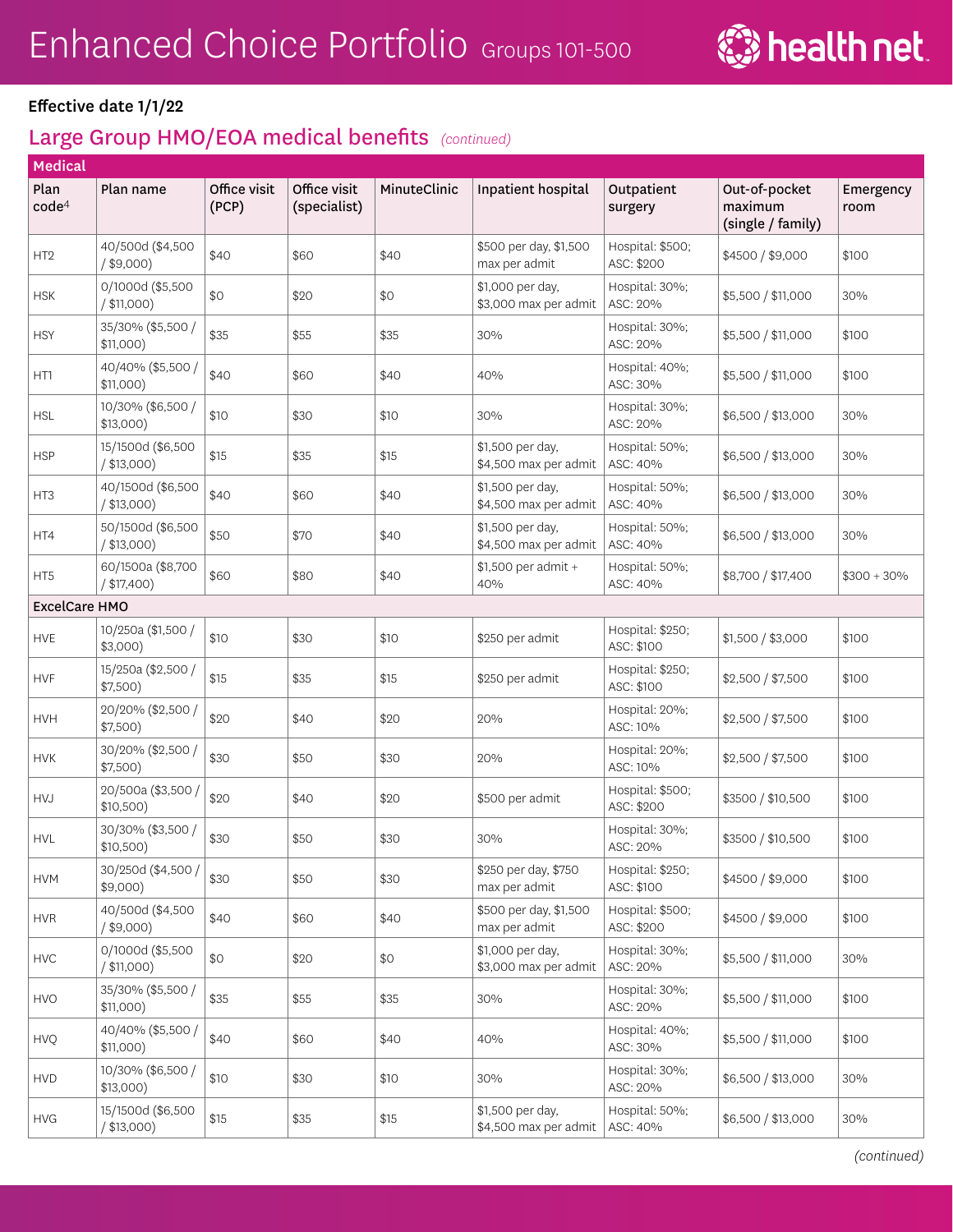

| Medical                   |                                    |                                 |                                 |              |                                           |                                                    |                                                          |                   |
|---------------------------|------------------------------------|---------------------------------|---------------------------------|--------------|-------------------------------------------|----------------------------------------------------|----------------------------------------------------------|-------------------|
| Plan<br>code <sup>4</sup> | Plan name                          | Office visit<br>(PCP)           | Office visit<br>(specialist)    | MinuteClinic | Inpatient hospital                        | Outpatient<br>surgery                              | Out-of-pocket<br>maximum<br>(single / family)            | Emergency<br>room |
| <b>HVS</b>                | 40/1500d (\$6,500<br>$/$ \$13,000) | \$40                            | \$60                            | \$40         | \$1,500 per day,<br>\$4,500 max per admit | Hospital: 50%;<br>ASC: 40%                         | \$6,500 / \$13,000                                       | 30%               |
| <b>HVT</b>                | 50/1500d (\$6,500<br>$/$ \$13,000) | \$50                            | \$70                            | \$40         | \$1,500 per day,<br>\$4,500 max per admit | Hospital: 50%;<br>ASC: 40%                         | \$6,500 / \$13,000                                       | 30%               |
| <b>HVU</b>                | 60/1500a (\$8,700<br>$/$ \$17,400) | \$60                            | \$80                            | \$40         | \$1,500 per admit +<br>40%                | Hospital: 50%;<br>ASC: 40%                         | \$8,700 / \$17,400                                       | $$300 + 30\%$     |
| SmartCare                 |                                    |                                 |                                 |              |                                           |                                                    |                                                          |                   |
| HS4                       | 10/250a (\$1,500 /<br>$$3,000$ )   | \$10                            | \$30                            | \$10         | \$250 per admit                           | Hospital: \$250;<br>ASC: \$100                     | \$1,500 / \$3,000                                        | \$100             |
| HS5                       | 15/250a (\$2,500 /<br>\$7,500)     | \$15                            | \$35                            | \$15         | \$250 per admit                           | Hospital: \$250;<br>ASC: \$100                     | \$2,500 / \$7,500                                        | \$100             |
| HS7                       | 20/20% (\$2,500 /<br>\$7,500)      | \$20                            | \$40                            | \$20         | 20%                                       | Hospital: 20%;<br>ASC: 10%                         | \$2,500 / \$7,500                                        | \$100             |
| HS9                       | 30/20% (\$2,500 /<br>\$7,500)      | \$30                            | \$50                            | \$30         | 20%                                       | Hospital: 20%;<br>ASC: 10%                         | \$2,500 / \$7,500                                        | \$100             |
| HS8                       | 20/500a (\$3,500 /<br>\$10,500)    | \$20                            | \$40                            | \$20         | \$500 per admit                           | Hospital: \$500;<br>ASC: \$200                     | \$3,500 / \$10,500                                       | \$100             |
| <b>HSB</b>                | 30/30% (\$3,500 /<br>\$10,500)     | \$30                            | \$50                            | \$30         | 30%                                       | Hospital: 30%;<br>ASC: 20%                         | \$3,500 / \$10,500                                       | \$100             |
| <b>HSC</b>                | 30/250d (\$4,500)<br>$$9,000$ )    | \$30                            | \$50                            | \$30         | \$250 per day, \$750<br>max per admit     | Hospital: \$250;<br>ASC: \$100                     | \$4,500 / \$9,000                                        | \$100             |
| <b>HSF</b>                | 40/500d (\$4,500<br>$/$ \$9,000)   | \$40                            | \$60                            | \$40         | \$500 per day, \$1,500<br>max per admit   | Hospital: \$250;<br>ASC: \$100                     | \$5,500 / \$11,000                                       | \$100             |
| HS <sub>2</sub>           | 0/1000d (\$5,500<br>/ \$11,000)    | \$0                             | \$20                            | \$0          | \$1,000 per day,<br>\$3,000 max per admit | Hospital: 30%;<br>ASC: 20%                         | \$5,500 / \$11,000                                       | 30%               |
| <b>HSD</b>                | 35/30% (\$5,500 /<br>$$11,000$ )   | \$35                            | \$55                            | \$35         | 30%                                       | Hospital: 30%;<br>ASC: 20%                         | \$5,500 / \$11,000                                       | \$100             |
| <b>HSE</b>                | 40/40% (\$5,500 /<br>$$11,000$ )   | \$40                            | \$60                            | \$40         | 40%                                       | Hospital: 40%;<br>ASC: 30%                         | \$5,500 / \$11,000                                       | \$100             |
| HS3                       | 10/30% (\$6,500 /<br>$$13,000$ )   | \$10                            | \$30                            | \$10         | 30%                                       | Hospital: 30%;<br>ASC: 20%                         | \$6,500 / \$13,000                                       | 30%               |
| HS6                       | 15/1500d (\$6,500<br>/ \$13,000)   | \$15                            | \$35                            | \$15         | \$1,500 per day,<br>\$4,500 max per admit | Hospital: 50%;<br>ASC: 40%                         | \$6,500 / \$13,000                                       | 30%               |
| <b>HSG</b>                | 40/1500d (\$6,500<br>$/$ \$13,000) | \$40                            | \$60                            | \$40         | \$1,500 per day,<br>\$4,500 max per admit | Hospital: 50%;<br>ASC: 40%                         | \$6,500 / \$13,000                                       | 30%               |
| <b>HSI</b>                | 50/1500d (\$6,500<br>$/$ \$13,000) | \$50                            | \$70                            | \$40         | \$1,500 per day,<br>\$4,500 max per admit | Hospital: 50%;<br>ASC: 40%                         | \$6,500 / \$13,000                                       | 30%               |
| <b>HSJ</b>                | 60/1500a (\$8,700<br>/ \$17,400)   | \$60                            | \$80                            | \$40         | \$1,500 per admit +<br>40%                | Hospital: 50%;<br>ASC: 40%                         | \$8,700 / \$17,400                                       | $$300 + 30\%$     |
| Salud HMO y Más           |                                    |                                 |                                 |              |                                           |                                                    |                                                          |                   |
| HU8, HU9                  | 10/250a (\$1,500 /<br>$$3,000$ )   | <b>SIMNSA: \$5;</b><br>HN: \$10 | <b>SIMNSA: \$5;</b><br>HN: \$30 | \$10         | SIMNSA: \$0; HN: \$250<br>per admit       | SIMNSA: \$0; HN:<br>Hospital: \$250;<br>ASC: \$100 | SIMNSA: \$1,500 /<br>\$4,500; HN: \$1,500<br>$/$ \$3,000 | \$100             |
| HUC, HUD                  | 15/250a (\$2,500 /<br>\$7,500)     | <b>SIMNSA: \$5;</b><br>HN: \$15 | <b>SIMNSA: \$5;</b><br>HN: \$35 | \$15         | SIMNSA: \$0; HN: \$250<br>per admit       | SIMNSA: \$0; HN:<br>Hospital: \$250;<br>ASC: \$100 | SIMNSA: \$1,500 /<br>\$4,500; HN: \$2,500<br>/ \$7,500   | \$100             |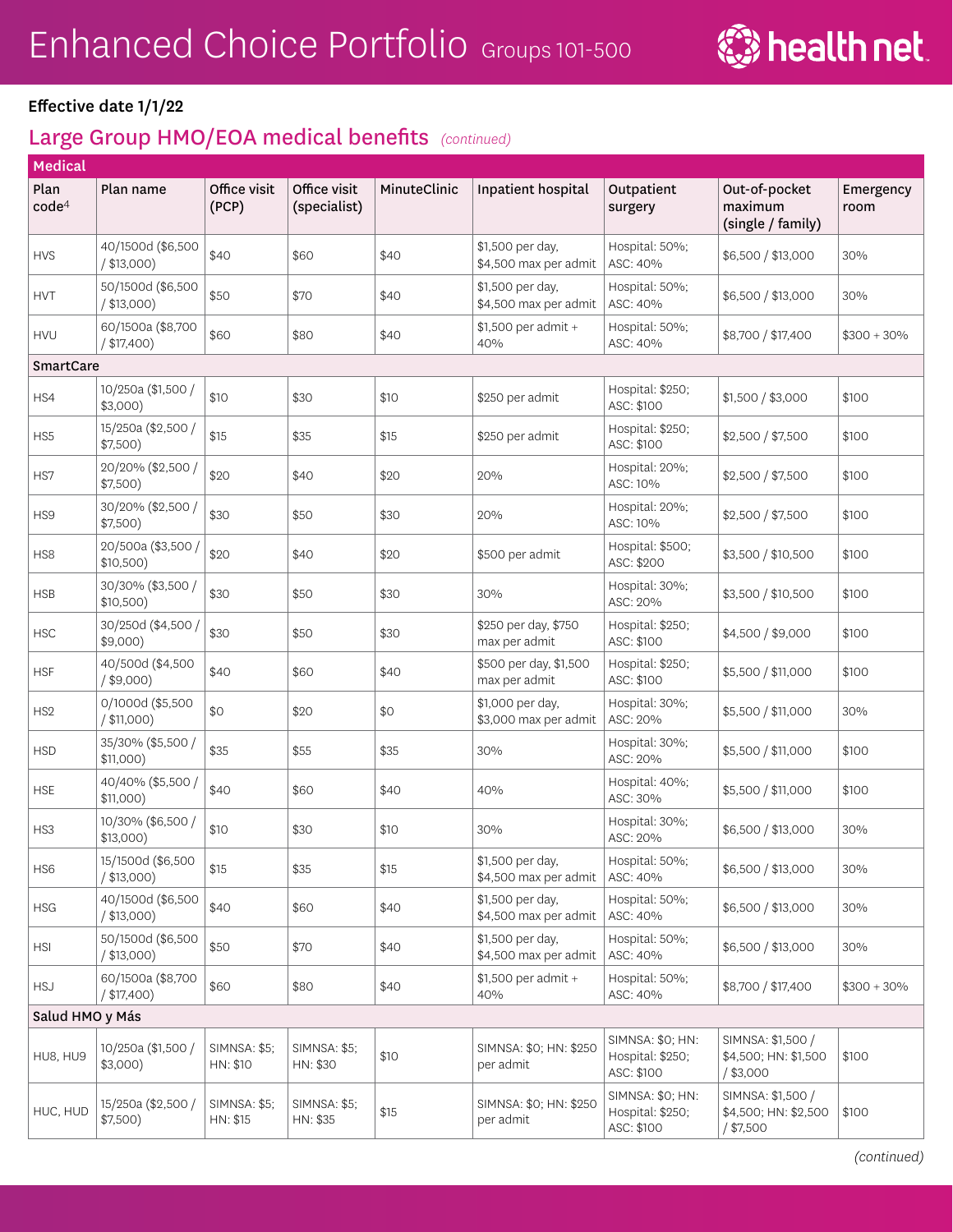

| <b>Medical</b>            |                                                    |                                      |                                       |              |                                                               |                                                    |                                                           |                   |
|---------------------------|----------------------------------------------------|--------------------------------------|---------------------------------------|--------------|---------------------------------------------------------------|----------------------------------------------------|-----------------------------------------------------------|-------------------|
| Plan<br>code <sup>4</sup> | Plan name                                          | Office visit<br>(PCP)                | Office visit<br>(specialist)          | MinuteClinic | Inpatient hospital                                            | Outpatient<br>surgery                              | Out-of-pocket<br>maximum<br>(single / family)             | Emergency<br>room |
| HUG, HUH                  | 20/20% (\$2,500 /<br>\$7,500)                      | <b>SIMNSA: \$5;</b><br>HN: \$20      | <b>SIMNSA: \$5:</b><br><b>HN \$40</b> | \$20         | SIMNSA: \$0; HN: 20%                                          | SIMNSA: \$0; HN:<br>Hospital: 20%;<br>ASC: 10%     | SIMNSA: \$1,500 /<br>\$4,500; HN: \$2,500<br>$/$ \$7,500  | \$100             |
| HUL, HUM                  | 30/20% (\$2,500 /<br>$$7,500$ )                    | SIMNSA: \$5;<br>HN: \$30             | <b>SIMNSA: \$5;</b><br>HN \$50        | \$30         | SIMNSA: \$0; HN: 20%                                          | SIMNSA: \$0; HN:<br>Hospital: 20%;<br>ASC: 10%     | SIMNSA: \$1,500 /<br>\$4,500; HN: \$2,500<br>$/$ \$7,500  | \$100             |
| HUN, HUO                  | 30/30% (\$3,500 /<br>\$10,500)                     | SIMNSA: \$5;<br>HN: \$30             | <b>SIMNSA: \$5;</b><br>HN \$50        | \$30         | SIMNSA: \$0; HN: 30%                                          | SIMNSA: \$0; HN:<br>Hospital: 30%;<br>ASC: 20%     | SIMNSA: \$1,500 /<br>\$4,500; HN: \$3,500<br>/ \$10,500   | \$100             |
| HUJ, HUK                  | 20/500a (\$3,500)<br>\$10,500)                     | <b>SIMNSA: \$5;</b><br>HN: \$20      | <b>SIMNSA: \$5;</b><br>HN \$40        | \$20         | SIMNSA: \$0; HN: \$500<br>per admit                           | SIMNSA: \$0; HN:<br>Hospital: \$500;<br>ASC: \$200 | SIMNSA: \$1,500 /<br>\$4,500; HN: \$3,500<br>/ \$10,500   | \$100             |
| HUP, HUO                  | 30/250d (\$4,500 /<br>$$9,000$ )                   | SIMNSA: \$5;<br>HN: \$30             | <b>SIMNSA: \$5;</b><br>HN \$50        | \$30         | SIMNSA: \$0; HN: \$250<br>per day, \$750 max per<br>admit     | SIMNSA: \$0; HN:<br>Hospital: \$250;<br>ASC: \$100 | SIMNSA: \$1,500 /<br>\$4,500; HN: \$4,500<br>$/$ \$9,000  | \$100             |
| HUX, HUY                  | 40/500d (\$4,500<br>$/$ \$9,000)                   | SIMNSA: \$5;<br>HN \$40              | <b>SIMNSA: \$5;</b><br>HN \$60        | \$40         | SIMNSA: \$0; HN: \$500<br>per day, \$1,500 max<br>per admit   | SIMNSA: \$0; HN:<br>Hospital: \$500;<br>ASC: \$200 | SIMNSA: \$1,500 /<br>\$4,500; HN: \$4,500<br>/\$9,000     | \$100             |
| HU4, HU5                  | 0/1000d (\$5,500<br>/ \$11,000                     | <b>SIMNSA: \$5;</b><br><b>HN \$0</b> | <b>SIMNSA: \$5;</b><br>HN: \$20       | \$0          | SIMNSA: \$0; HN:<br>\$1,000 per day,<br>\$3,000 max per admit | SIMNSA: \$0; HN:<br>Hospital: 30%;<br>ASC: 20%     | SIMNSA: \$1,500 /<br>\$4,500; HN: \$5,500<br>/ \$11,000   | 30%               |
| HUT, HUU                  | 35/30% (\$5,500 /<br>\$11,000)                     | SIMNSA: \$5;<br>HN: \$35             | <b>SIMNSA: \$5;</b><br>HN \$55        | \$35         | SIMNSA: \$0; HN: 30%                                          | SIMNSA: \$0; HN:<br>Hospital: 30%;<br>ASC: 20%     | SIMNSA: \$1,500 /<br>\$4,500; HN: \$5,500<br>/ \$11,000   | \$100             |
| HUV, HUW                  | 40/40% (\$5,500 /<br>\$11,000)                     | <b>SIMNSA: \$5;</b><br>HN \$40       | SIMNSA: \$5;<br>HN \$60               | \$40         | SIMNSA: \$0; HN: 40%                                          | SIMNSA: \$0; HN:<br>Hospital: 40%;<br>ASC: 30%     | SIMNSA: \$1,500 /<br>\$4,500; HN: \$5,500<br>/ \$11,000   | \$100             |
| HU6, HU7                  | 10/30% (\$6,500 /<br>$$13,000$ )                   | <b>SIMNSA: \$5;</b><br>HN: \$10      | <b>SIMNSA: \$5;</b><br>HN: \$30       | \$10         | SIMNSA: \$0; HN: 30%                                          | SIMNSA: \$0; HN:<br>Hospital: 30%;<br>ASC: 20%     | SIMNSA: \$1,500 /<br>\$4,500; HN: \$6,500<br>$/$ \$13,000 | 30%               |
| HUE, HUF                  | 15/1500d (\$6,500<br>$/$ \$13,000)                 | <b>SIMNSA: \$5;</b><br>HN: \$15      | <b>SIMNSA: \$5;</b><br>HN: \$35       | \$15         | SIMNSA: \$0; HN:<br>\$1,500 per day,<br>\$4,500 max per admit | SIMNSA: \$0; HN:<br>Hospital: 50%;<br>ASC: 40%     | SIMNSA: \$1,500 /<br>\$4,500; HN: \$6,500<br>/ \$13,000   | 30%               |
| HUZ, HVO                  | 40/1500d (\$6,500<br>$/$ \$13,000)                 | <b>SIMNSA: \$5;</b><br>HN \$40       | <b>SIMNSA: \$5;</b><br>HN \$60        | \$40         | SIMNSA: \$0; HN:<br>\$1,500 per day,<br>\$4,500 max per admit | SIMNSA: \$0; HN:<br>Hospital: 50%;<br>ASC: 40%     | SIMNSA: \$1,500 /<br>\$4,500; HN: \$6,500<br>/ \$13,000   | 30%               |
| HV2, HV3                  | 50/1500d (\$6,500<br>$/$ \$13,000)                 | <b>SIMNSA: \$5;</b><br>HN \$50       | <b>SIMNSA: \$5;</b><br>HN \$70        | \$40         | SIMNSA: \$0; HN:<br>\$1,500 per day,<br>\$4,500 max per admit | SIMNSA: \$0; HN:<br>Hospital: 50%;<br>ASC: 40%     | SIMNSA: \$1,500 /<br>\$4,500; HN: \$6,500<br>/ \$13,000   | 30%               |
| <b>HV4, HV5</b>           | 60/1500a (\$8,700<br>$/$ \$17,400)                 | <b>SIMNSA: \$5;</b><br>HN \$60       | <b>SIMNSA: \$5;</b><br>HN \$80        | \$40         | SIMNSA: \$0; HN:<br>\$1,500 per admit +<br>40%                | SIMNSA: \$0; HN:<br>Hospital: 50%;<br>ASC: 40%     | SIMNSA: \$1,500 /<br>\$4,500; HN: \$8,700<br>/ \$17,400   | $$300 + 30\%$     |
|                           | Salud HMO y Más - Facility Deductible <sup>5</sup> |                                      |                                       |              |                                                               |                                                    |                                                           |                   |
| HUI                       | 20/500/10%<br>(\$3,500/<br>\$10,500)               | <b>SIMNSA: \$5;</b><br>HN: \$20      | <b>SIMNSA: \$5;</b><br>HN \$40        | \$20         | SIMNSA: \$0; HN: 10%                                          | SIMNSA: \$0; HN:<br>Hospital: 10%;<br>ASC: 5%      | SIMNSA: \$1,500 /<br>\$4,500; HN: \$3,500<br>/ \$10,500   | \$100             |
| <b>HUR</b>                | 30/1000/20%<br>$(*3,500/$<br>\$10,500)             | <b>SIMNSA: \$5;</b><br>HN: \$30      | <b>SIMNSA: \$5;</b><br>HN \$50        | \$30         | SIMNSA: \$0; HN: 20%                                          | SIMNSA: \$0; HN:<br>Hospital: 20%;<br>ASC: 10%     | SIMNSA: \$1,500 /<br>\$4,500; HN: \$3,500<br>/ \$10,500   | \$100             |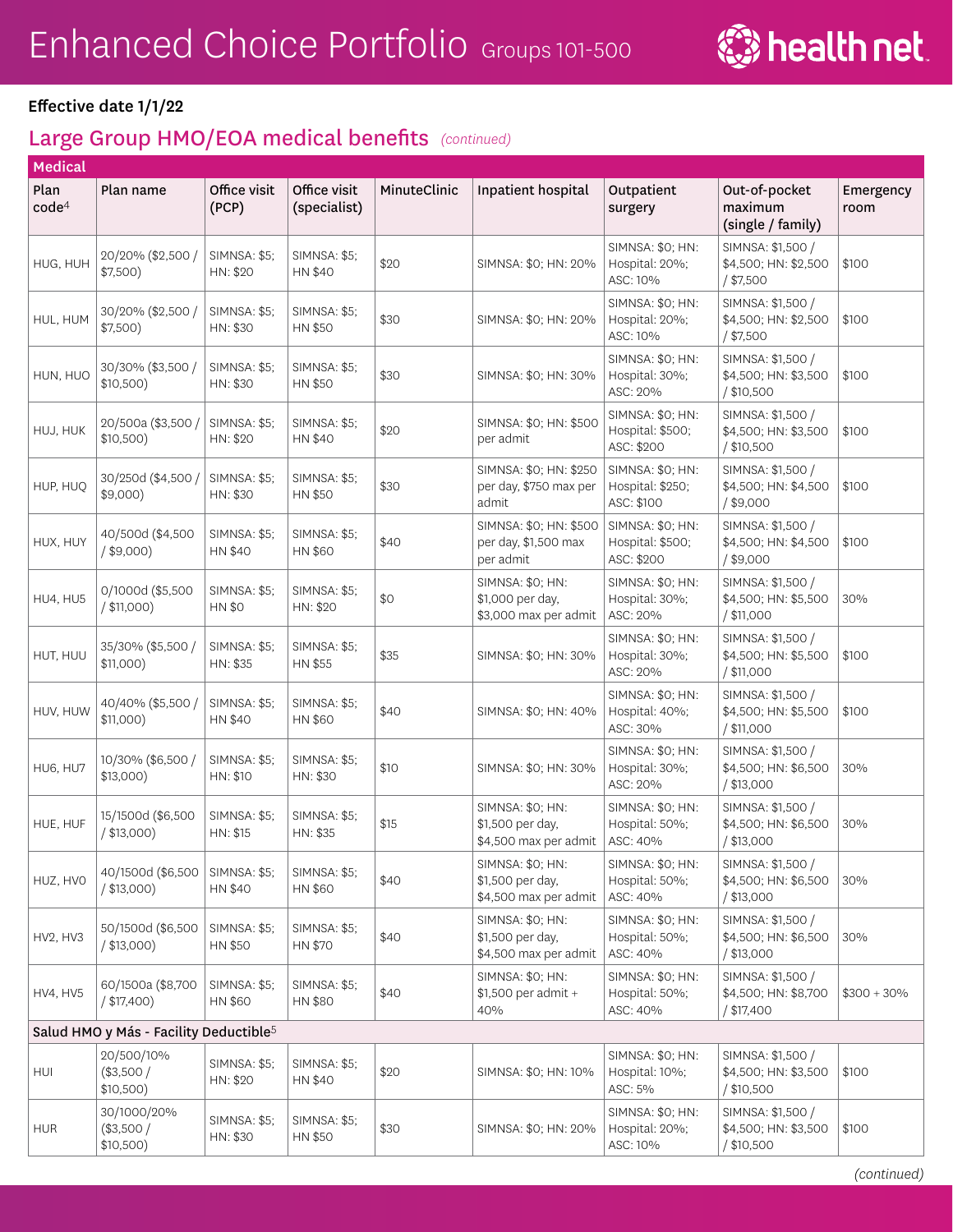

| Medical                   |                                          |                                 |                                 |              |                                           |                                                |                                                          |                   |
|---------------------------|------------------------------------------|---------------------------------|---------------------------------|--------------|-------------------------------------------|------------------------------------------------|----------------------------------------------------------|-------------------|
| Plan<br>code <sup>4</sup> | Plan name                                | Office visit<br>(PCP)           | Office visit<br>(specialist)    | MinuteClinic | Inpatient hospital                        | Outpatient<br>surgery                          | Out-of-pocket<br>maximum<br>(single / family)            | Emergency<br>room |
| <b>HUS</b>                | 30/1500/30%<br>$(*3,500/$<br>$$10,500$ ) | <b>SIMNSA: \$5;</b><br>HN: \$30 | <b>SIMNSA: \$5;</b><br>HN \$50  | \$30         | SIMNSA: \$0; HN: 30%                      | SIMNSA: \$0; HN:<br>Hospital: 30%;<br>ASC: 20% | SIMNSA: \$1,500 /<br>\$4,500; HN: \$3,500<br>/ \$10,500  | \$100             |
| HU <sub>3</sub>           | 0/1000/20%<br>$(\$4,500 / \$9,000)$      | <b>SIMNSA: \$5;</b><br>HN \$0   | <b>SIMNSA: \$5;</b><br>HN: \$20 | \$0          | SIMNSA: \$0; HN: 20%                      | SIMNSA: \$0; HN:<br>Hospital: 20%;<br>ASC: 10% | SIMNSA: \$1,500 /<br>\$4,500; HN: \$4,500<br>$/$ \$9,000 | 20%               |
| <b>HUB</b>                | 10/1500/30%<br>(\$5,500 / \$11,000)      | <b>SIMNSA: \$5:</b><br>HN: \$10 | <b>SIMNSA: \$5:</b><br>HN: \$30 | \$10         | SIMNSA: \$0; HN: 30%                      | SIMNSA: \$0; HN:<br>Hospital: 30%;<br>ASC: 20% | SIMNSA: \$1,500 /<br>\$4,500; HN: \$5,500<br>/ \$11,000  | 30%               |
| HV1                       | 40/3000/40%<br>(\$5,500 / \$11,000)      | <b>SIMNSA: \$5;</b><br>HN \$40  | <b>SIMNSA: \$5;</b><br>HN \$60  | \$40         | SIMNSA: \$0; HN: 40%                      | SIMNSA: \$0; HN:<br>Hospital: 40%;<br>ASC: 30% | SIMNSA: \$1,500 /<br>\$4,500; HN: \$5,500<br>/ \$11,000  | \$100             |
| HV <sub>6</sub>           | 60/4000/40%<br>(\$8,700 / \$17,400)      | <b>SIMNSA: \$5;</b><br>HN \$60  | <b>SIMNSA: \$5;</b><br>HN \$80  | \$40         | SIMNSA: \$0; HN:40%                       | SIMNSA: \$0; HN:<br>Hospital: 40%;<br>ASC: 30% | SIMNSA: \$1,500 /<br>\$4,500; HN: \$8,700<br>/ \$17,400  | \$100             |
| CanopyCare HMO            |                                          |                                 |                                 |              |                                           |                                                |                                                          |                   |
| HZ <sub>0</sub>           | 0/250a (\$1,500 /<br>$$3,000$ )          | \$0                             | \$20                            | N/A          | \$250 per admit                           | Hospital: \$250;<br>ASC: \$100                 | \$1,500 / \$3,000                                        | \$100             |
| HZ5                       | 15/250a (\$2,500 /<br>\$7,500)           | \$15                            | \$35                            | N/A          | \$250 per admit                           | Hospital: \$250;<br>ASC: \$100                 | \$2,500 / \$7,500                                        | \$100             |
| HZ7                       | 20/20% (\$2,500 /<br>\$7,500)            | \$20                            | \$40                            | N/A          | 20%                                       | Hospital: 20%;<br>ASC: 10%                     | \$2,500 / \$7,500                                        | \$100             |
| <b>HZC</b>                | 20/1000a (\$2,500<br>$/$ \$7,500)        | \$20                            | \$40                            | N/A          | \$1,000 per admit                         | Hospital: \$1,000;<br>ASC: \$500               | \$2,500 / \$7,500                                        | \$100             |
| <b>HZF</b>                | 30/20% (\$2,500 /<br>\$7,500)            | \$30                            | \$50                            | N/A          | 20%                                       | Hospital: 20%;<br>ASC: 10%                     | \$2,500 / \$7,500                                        | \$200             |
| <b>HZH</b>                | 30/1500a (\$2,500<br>$/$ \$7,500)        | \$30                            | \$50                            | N/A          | \$1,500 per admit                         | Hospital: \$1,500;<br>ASC: \$750               | \$2,500 / \$7,500                                        | \$200             |
| HZ9                       | 20/500a (\$3,500 /<br>\$10,500)          | \$20                            | \$40                            | N/A          | \$500 per admit                           | Hospital: \$500;<br>ASC: \$200                 | \$3,500 / \$10,500                                       | \$100             |
| <b>HZG</b>                | 30/30% (\$3,500 /<br>\$10,500)           | \$30                            | \$50                            | N/A          | 30%                                       | Hospital: 30%;<br>ASC: 20%                     | \$3,500 / \$10,500                                       | \$200             |
| HZ <sub>2</sub>           | 0/1000d (\$5,500<br>/ \$11,000)          | \$0                             | \$20                            | N/A          | \$1,000 per day,<br>\$3,000 max per admit | Hospital: 30%;<br>ASC: 20%                     | \$5,500 / \$11,000                                       | \$200             |
| HZI                       | 35/30% (\$5,500 /<br>\$11,000)           | \$35                            | \$55                            | N/A          | 30%                                       | Hospital: 30%;<br>ASC: 20%                     | \$5,500 / \$11,000                                       | \$200             |
| HZJ                       | 40/40% (\$5,500 /<br>\$11,000)           | \$40                            | \$60                            | N/A          | 40%                                       | Hospital: 40%;<br>ASC: 30%                     | \$5,500 / \$11,000                                       | \$200             |
| <b>HZK</b>                | 40/1000d (\$5,500<br>/ \$11,000)         | \$40                            | \$60                            | N/A          | \$1,000 per day,<br>\$3,000 max per admit | Hospital: \$1,000;<br>ASC: \$500               | \$5,500 / \$11,000                                       | \$200             |
| HZ3                       | 10/30% (\$6,500 /<br>\$13,000)           | \$10                            | \$30                            | N/A          | 30%                                       | Hospital: 30%;<br>ASC: 20%                     | \$6,500 / \$13,000                                       | \$200             |
| HZ6                       | 15/1500d (\$6,500<br>$/$ \$13,000)       | \$15                            | \$35                            | N/A          | \$1,500 per day,<br>\$4,500 max per admit | Hospital: 50%;<br>ASC: 40%                     | \$6,500 / \$13,000                                       | \$300             |
| HZL                       | 40/1500d (\$6,500<br>/ \$13,000)         | \$40                            | \$60                            | N/A          | \$1,500 per day,<br>\$4,500 max per admit | Hospital: 50%;<br>ASC: 40%                     | \$6,500 / \$13,000                                       | \$300             |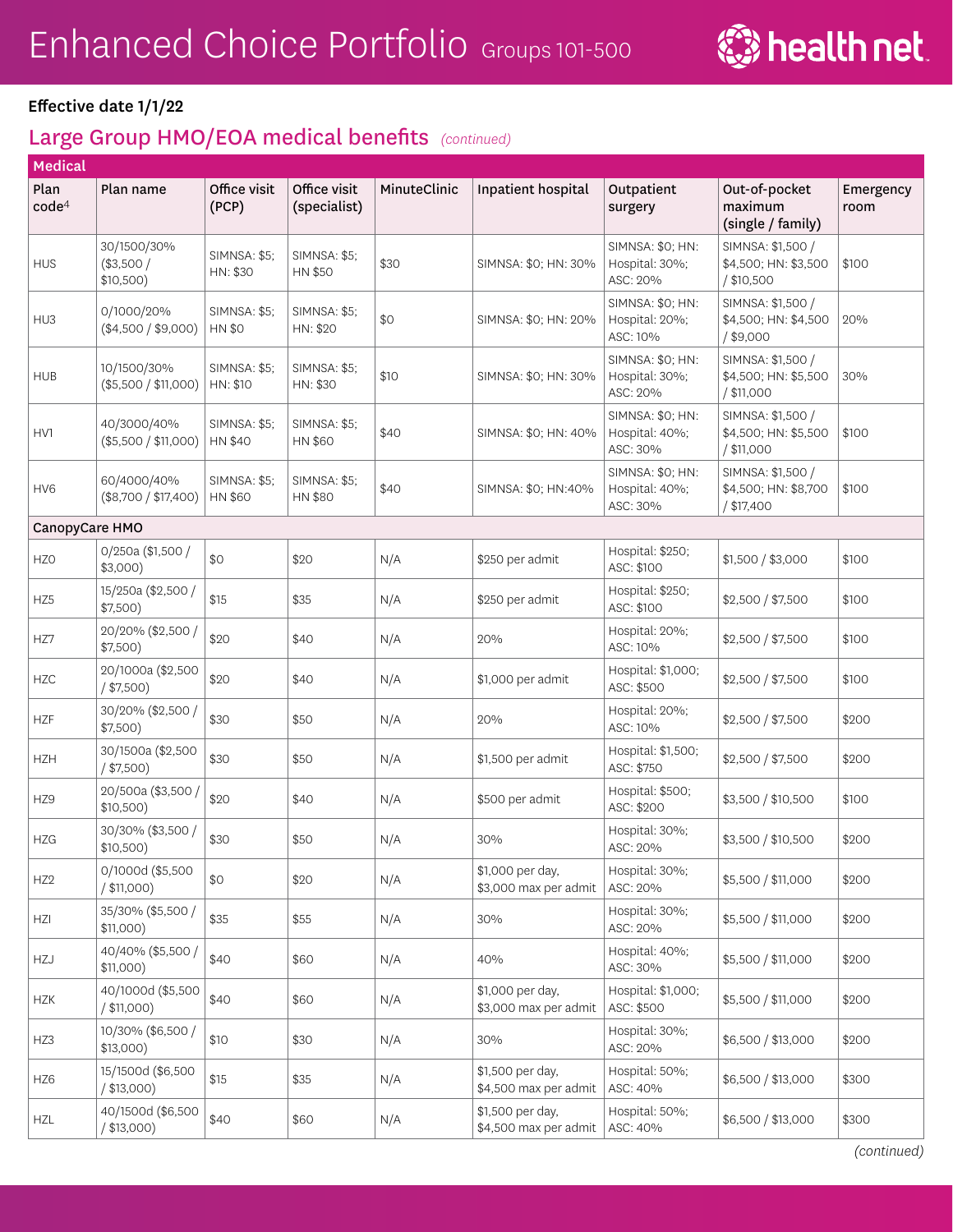

| Medical                   |                                            |                         |                              |              |                                              |                                |                                                        |                   |
|---------------------------|--------------------------------------------|-------------------------|------------------------------|--------------|----------------------------------------------|--------------------------------|--------------------------------------------------------|-------------------|
| Plan<br>code <sup>4</sup> | Plan name                                  | Office visit<br>(PCP)   | Office visit<br>(specialist) | MinuteClinic | Inpatient hospital                           | Outpatient<br>surgery          | Out-of-pocket<br>maximum<br>(single / family)          | Emergency<br>room |
| <b>HZN</b>                | 50/1500d (\$6,500<br>/ \$13,000)           | \$50                    | \$70                         | N/A          | \$1,500 per day,<br>\$4,500 max per admit    | Hospital: 50%;<br>ASC: 40%     | \$6,500 / \$13,000                                     | \$300             |
|                           | CanopyCare HMO - Facility Deductible       |                         |                              |              |                                              |                                |                                                        |                   |
| HZ8                       | 20/500/10%<br>(\$3,000 / \$6,000)          | \$20                    | \$20                         | N/A          | 10%                                          | Hospital: 10%;<br>ASC: 5%      | \$3000 / \$6,000                                       | 10%               |
| <b>HZB</b>                | 20/1000/20%<br>(\$3,000 / \$6,000)         | \$20                    | \$20                         | N/A          | 20%                                          | Hospital: 20%;<br>ASC: 10%     | \$3000 / \$6,000                                       | 20%               |
| <b>HZD</b>                | 20/1500/20%<br>$(\$4,000 / \$8,000)$       | \$20                    | \$20                         | N/A          | 20%                                          | Hospital: 20%;<br>ASC: 10%     | \$4,000 / \$8,000                                      | 20%               |
| HZ1                       | 0/1000/20%<br>$(\$4,500 / \$9,000)$        | \$0                     | \$20                         | N/A          | 20%                                          | Hospital: 20%;<br>ASC: 10%     | \$4,500 / \$9,000                                      | 20%               |
| <b>HZE</b>                | 20/2500/20%<br>(\$5,000/<br>\$10,000)      | \$20                    | \$20                         | N/A          | 20%                                          | Hospital: 20%;<br>ASC: 10%     | \$5,000 / \$10,000                                     | 20%               |
| HZ4                       | 10/1500/30%<br>(\$5,500 / \$11,000)        | \$10                    | \$30                         | N/A          | 30%                                          | Hospital: 30%;<br>ASC: 20%     | \$5,500 / \$11,000                                     | 30%               |
| <b>HZM</b>                | 40/3000/30%<br>(\$6,000/<br>\$12,000)      | \$40                    | \$40                         | N/A          | 30%                                          | Hospital: 30%;<br>ASC: 20%     | \$6,000 / \$12,000                                     | 30%               |
|                           | POS - Elect Open Access (EOA) <sup>6</sup> |                         |                              |              |                                              |                                |                                                        |                   |
| <b>HTB</b>                | 10/250a (\$1,500 /<br>$$3,000$ )           | HMO: \$10;<br>PPO: \$30 | HMO: \$30;<br>PPO: \$30      | \$10         | HMO: \$250 per admit                         | Hospital: \$250;<br>ASC: \$100 | HMO: \$1,500 /<br>\$3,000; PPO: \$3,500<br>$/$ \$7,000 | \$100             |
| <b>HTD</b>                | 15/250a (\$2,500 /<br>\$7,500)             | HMO: \$15;<br>PPO: \$35 | HMO: \$35;<br>PPO: \$35      | \$15         | HMO: \$250 per admit                         | Hospital: \$250;<br>ASC: \$100 | HMO: \$2,500 /<br>\$7,500; PPO: \$4,500<br>$/$ \$9,000 | \$100             |
| HTF                       | 20/20% (\$2,500 /<br>\$7,500)              | HMO: \$20;<br>PPO: \$40 | HMO: \$40;<br>PPO: \$40      | \$20         | HMO: 20%                                     | Hospital: 20%;<br>ASC: 10%     | HMO: \$2,500 /<br>\$7,500; PPO: \$4,500<br>$/$ \$9,000 | \$100             |
| <b>HTK</b>                | 30/20% (\$2,500 /<br>\$7,500)              | HMO: \$30;<br>PPO: \$50 | HMO: \$50;<br>PPO: \$50      | \$30         | HMO: 20%                                     | Hospital: 20%;<br>ASC: 10%     | HMO: \$2,500 /<br>\$7,500; PPO: \$4,500<br>$/$ \$9,000 | \$100             |
| HTI                       | 20/500a (\$3,500)<br>\$10,500)             | HMO: \$20:<br>PPO: \$40 | HMO: \$40;<br>PPO: \$40      | \$20         | HMO: \$500 per admit                         | Hospital: \$500;<br>ASC: \$200 | HMO: \$3,500 /<br>\$10,500; PPO:<br>\$5,500 / \$11,000 | \$100             |
| <b>HTL</b>                | 30/30% (\$3,500 /<br>\$10,500)             | HMO: \$30;<br>PPO: \$50 | HMO: \$50;<br>PPO: \$50      | \$30         | HMO: 30%                                     | Hospital: 30%;<br>ASC: 20%     | HMO: \$3,500 /<br>\$10,500; PPO:<br>\$5,500 / \$11,000 | \$100             |
| <b>HTM</b>                | 30/250d (\$4,500)<br>$$9,000$ )            | HMO: \$30;<br>PPO: \$50 | HMO: \$50;<br>PPO: \$50      | \$30         | HMO: \$250 per day,<br>\$750 max per admit   | Hospital: \$250;<br>ASC: \$100 | HMO: \$4,500<br>/ \$9,000; PPO:<br>\$6,500 / \$13,000  | \$100             |
| <b>HTU</b>                | 40/500d (\$4,500<br>$/$ \$9,000)           | HMO: \$40;<br>PPO: \$60 | HMO: \$60;<br>PPO: \$60      | \$40         | HMO: \$500 per day,<br>\$1,500 max per admit | Hospital: \$500;<br>ASC: \$200 | HMO: \$4,500<br>/ \$9,000; PPO:<br>\$6,500 / \$13,000  | \$100             |
| HT6                       | 0/1000/20%<br>$(\$4,500 / \$9,000)$        | HMO: \$0;<br>PPO: \$20  | HMO: \$20;<br>PPO: \$20      | \$0          | HMO: 20%                                     | Hospital: 20%;<br>ASC: 10%     | HMO: \$4,500<br>/ \$9,000; PPO:<br>\$6,500 / \$13,000  | 20%               |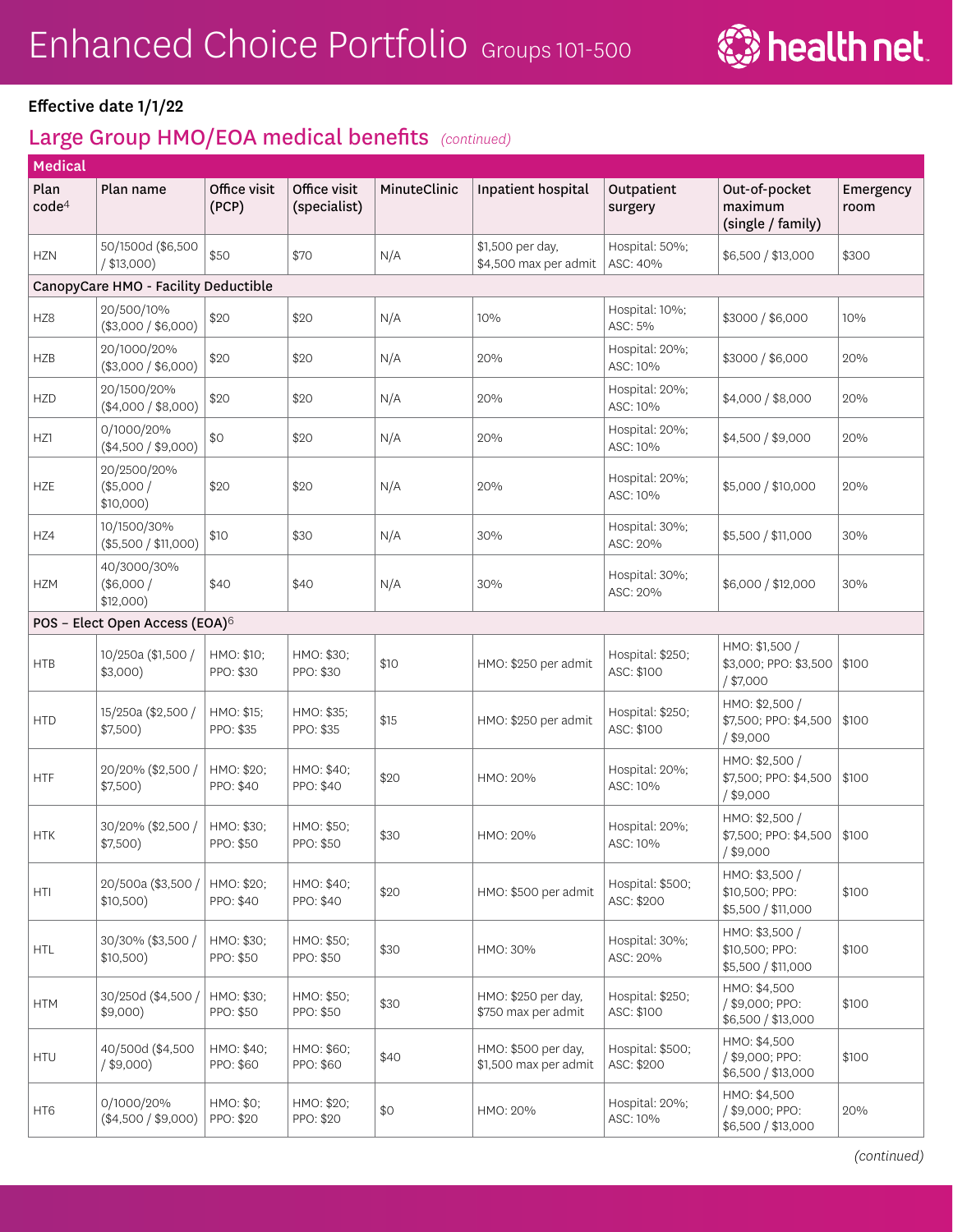

| <b>Medical</b>            |                                                   |                         |                              |              |                                                |                                |                                                        |                   |
|---------------------------|---------------------------------------------------|-------------------------|------------------------------|--------------|------------------------------------------------|--------------------------------|--------------------------------------------------------|-------------------|
| Plan<br>code <sup>4</sup> | Plan name                                         | Office visit<br>(PCP)   | Office visit<br>(specialist) | MinuteClinic | Inpatient hospital                             | Outpatient<br>surgery          | Out-of-pocket<br>maximum<br>(single / family)          | Emergency<br>room |
| HT7                       | 0/1000d (\$5,500<br>/ \$11,000)                   | HMO: \$0:<br>PPO: \$20  | HMO: \$20;<br>PPO: \$20      | \$0          | HMO: \$1,000 per day,<br>\$3,000 max per admit | Hospital: 30%;<br>ASC: 20%     | HMO: \$5,500 /<br>\$11,000; PPO:<br>\$7,500 / \$15,000 | 30%               |
| <b>HTQ</b>                | 35/30% (\$5,500 /<br>$$11,000$ )                  | HMO: \$35;<br>PPO: \$55 | HMO: \$55;<br>PPO: \$55      | \$35         | HMO: 30%                                       | Hospital: 30%;<br>ASC: 20%     | HMO: \$5,500 /<br>\$11,000; PPO:<br>\$7,500 / \$15,000 | \$100             |
| <b>HTT</b>                | 40/40% (\$5,500 /<br>$$11,000$ )                  | HMO: \$40;<br>PPO: \$60 | HMO: \$60;<br>PPO: \$60      | \$40         | HMO: 40%                                       | Hospital: 40%;<br>ASC: 30%     | HMO: \$5,500 /<br>\$11,000; PPO:<br>\$7,500 / \$15,000 | \$100             |
| <b>HTC</b>                | 10/1500/30%<br>(\$5,500 / \$11,000)               | HMO: \$10;<br>PPO: \$30 | HMO: \$30;<br>PPO: \$30      | \$10         | HMO: 30%                                       | Hospital: 30%;<br>ASC: 20%     | HMO: \$5,500 /<br>\$11,000; PPO:<br>\$7,500 / \$15,000 | 30%               |
| HT9                       | 10/30% (\$6,500 /<br>$$13,000$ )                  | HMO: \$10;<br>PPO: \$30 | HMO: \$30;<br>PPO: \$30      | \$10         | HMO: 30%                                       | Hospital: 30%;<br>ASC: 20%     | HMO: \$6,500 /<br>\$13,000; PPO:<br>\$8,500 / \$17,000 | 30%               |
| <b>HTE</b>                | 15/1500d (\$6,500<br>/ \$13,000)                  | HMO: \$15;<br>PPO: \$35 | HMO: \$35;<br>PPO: \$35      | \$15         | HMO: \$1,500 per day,<br>\$4,500 max per admit | Hospital: 50%;<br>ASC: 40%     | HMO: \$6,500 /<br>\$13,000; PPO:<br>\$8,500 / \$17,000 | 30%               |
| <b>HTV</b>                | 40/1500d (\$6,500<br>/ \$13,000                   | HMO: \$40;<br>PPO: \$60 | HMO: \$60;<br>PPO: \$60      | \$40         | HMO: \$1,500 per day,<br>\$4,500 max per admit | Hospital: 50%;<br>ASC: 40%     | HMO: \$6,500 /<br>\$13,000; PPO:<br>\$8,500 / \$17,000 | 30%               |
| <b>HTX</b>                | 50/1500d (\$6,500<br>$/$ \$13,000)                | HMO: \$50;<br>PPO: \$70 | HMO: \$70;<br>PPO: \$70      | \$40         | HMO: \$1,500 per day,<br>\$4,500 max per admit | Hospital: 50%;<br>ASC: 40%     | HMO: \$6,500 /<br>\$13,000; PPO:<br>\$8,500 / \$17,000 | 30%               |
| <b>HTY</b>                | 60/1500a (\$8,700<br>$/$ \$17,400)                | HMO: \$60;<br>PPO: \$80 | HMO: \$80;<br>PPO: \$80      | \$40         | HMO: \$1,500 per<br>$admit + 40%$              | Hospital: 50%;<br>ASC: 40%     | HMO: \$8,700 /<br>\$17,400; PPO:<br>\$8,700 / \$17,400 | $$300 + 30\%$     |
|                           | POS - Elect Open Access (EOA) Facility Deductible |                         |                              |              |                                                |                                |                                                        |                   |
| <b>HTH</b>                | 20/500/10%<br>(\$3,500/<br>\$10,500)              | HMO: \$20;<br>PPO: \$40 | HMO: \$40;<br>PPO: \$40      | \$20         | HMO: 10%                                       | Hospital: 10%;<br>ASC: 5%      | HMO: \$3,500 /<br>\$10,500; PPO:<br>\$5,500 / \$11,000 | \$100             |
| <b>HTN</b>                | 30/1000/20%<br>$(*3,500/$<br>\$10,500)            | HMO: \$30;<br>PPO: \$50 | HMO: \$50;<br>PPO: \$50      | \$30         | HMO: 20%                                       | Hospital: 20%;<br>ASC: 10%     | HMO: \$3,500 /<br>\$10,500; PPO:<br>\$5,500 / \$11,000 | \$100             |
| <b>HTP</b>                | 30/1500/30%<br>(\$3,500/<br>\$10,500)             | HMO: \$30;<br>PPO: \$50 | HMO: \$50;<br>PPO: \$50      | \$30         | HMO: 30%                                       | Hospital: 30%;<br>ASC: 20%     | HMO: \$3,500 /<br>\$10,500; PPO:<br>\$5,500 / \$11,000 | \$100             |
| <b>HTW</b>                | 40/3000/40%<br>(\$5,500 / \$11,000)               | HMO: \$40:<br>PPO: \$60 | HMO: \$60;<br>PPO: \$60      | \$40         | HMO: 40%                                       | Hospital: 40%;<br>ASC: 30%     | HMO: \$5,500 /<br>\$11,000; PPO:<br>\$7,500 / \$15,000 | \$100             |
| <b>HTZ</b>                | 60/4000/40%<br>(\$8,700 / \$17,400)               | HMO: \$60;<br>PPO: \$80 | HMO: \$80;<br>PPO: \$80      | \$40         | HMO: 40%                                       | Hospital: 40%;<br>ASC: 30%     | HMO: \$8,700 /<br>\$17,400; PPO:<br>\$8,700 / \$17,400 | \$100             |
| <b>ExcelCare EOA</b>      |                                                   |                         |                              |              |                                                |                                |                                                        |                   |
| <b>HVY</b>                | 10/250a (\$1,500 /<br>$$3,000$ )                  | HMO: \$10;<br>PPO: \$30 | HMO: \$30;<br>PPO: \$30      | \$10         | HMO: \$250 per admit                           | Hospital: \$250;<br>ASC: \$100 | HMO: \$1,500 /<br>\$3,000; PPO: \$3,500<br>$/$ \$7,000 | \$100             |
| <b>HWO</b>                | 15/250a (\$2,500 /<br>\$7,500)                    | HMO: \$15;<br>PPO: \$35 | HMO: \$35;<br>PPO: \$35      | \$15         | HMO: \$250 per admit                           | Hospital: \$250;<br>ASC: \$100 | HMO: \$2,500 /<br>\$7,500; PPO: \$4,500<br>$/$ \$9,000 | \$100             |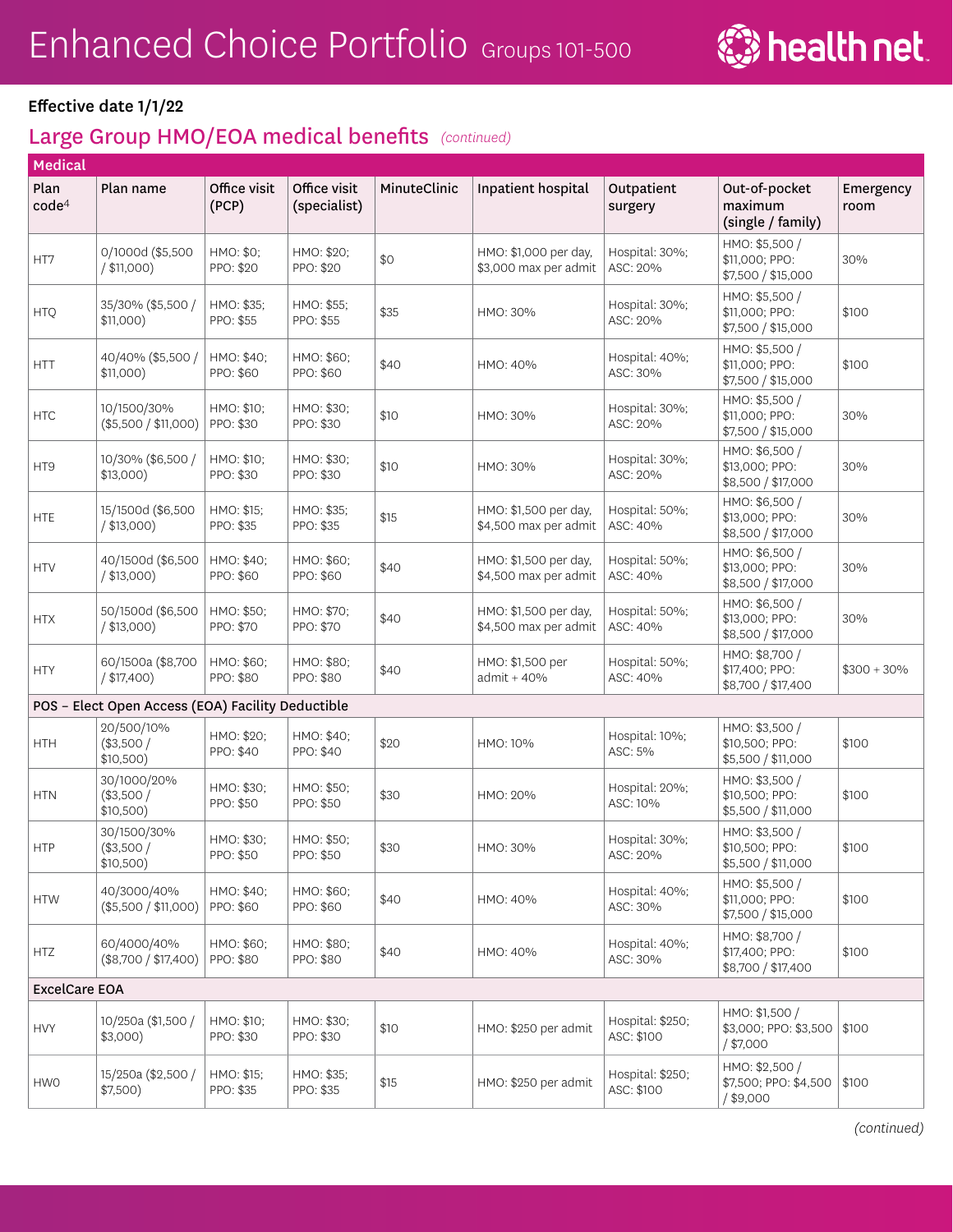

# Large Group HMO/EOA medical benefits

| Medical                   |                                     |                         |                              |              |                                                |                                |                                                        |                   |
|---------------------------|-------------------------------------|-------------------------|------------------------------|--------------|------------------------------------------------|--------------------------------|--------------------------------------------------------|-------------------|
| Plan<br>code <sup>4</sup> | Plan name                           | Office visit<br>(PCP)   | Office visit<br>(specialist) | MinuteClinic | Inpatient hospital                             | Outpatient<br>surgery          | Out-of-pocket<br>maximum<br>(single / family)          | Emergency<br>room |
| HW <sub>2</sub>           | 20/20% (\$2,500 /<br>\$7,500)       | HMO: \$20;<br>PPO: \$40 | HMO: \$40;<br>PPO: \$40      | \$20         | HMO: 20%                                       | Hospital: 20%;<br>ASC: 10%     | HMO: \$2,500 /<br>\$7,500; PPO: \$4,500<br>$/$ \$9,000 | \$100             |
| HW6                       | 30/20% (\$2,500 /<br>\$7,500)       | HMO: \$30;<br>PPO: \$50 | HMO: \$50;<br>PPO: \$50      | \$30         | HMO: 20%                                       | Hospital: 20%;<br>ASC: 10%     | HMO: \$2,500 /<br>\$7,500; PPO: \$4,500<br>$/$ \$9,000 | \$100             |
| HW <sub>5</sub>           | 20/500a (\$3,500)<br>$$10,500$ )    | HMO: \$20;<br>PPO: \$40 | HMO: \$40;<br>PPO: \$40      | \$20         | HMO: \$500 per admit                           | Hospital: \$500;<br>ASC: \$200 | HMO: \$3,500 /<br>\$10,500; PPO:<br>\$5,500 / \$11,000 | \$100             |
| HW7                       | 30/30% (\$3,500 /<br>\$10,500)      | HMO: \$30;<br>PPO: \$50 | HMO: \$50;<br>PPO: \$50      | \$30         | HMO: 30%                                       | Hospital: 30%;<br>ASC: 20%     | HMO: \$3,500 /<br>\$10,500; PPO:<br>\$5,500 / \$11,000 | \$100             |
| HW8                       | 30/250d (\$4,500)<br>$$9,000$ )     | HMO: \$30;<br>PPO: \$50 | HMO: \$50;<br>PPO: \$50      | \$30         | HMO: \$250 per day,<br>\$750 max per admit     | Hospital: \$250;<br>ASC: \$100 | HMO: \$4,500<br>/ \$9,000; PPO:<br>\$6,500 / \$13,000  | \$100             |
| <b>HWH</b>                | 40/500d (\$4,500<br>$/$ \$9,000)    | HMO: \$40;<br>PPO: \$60 | HMO: \$60;<br>PPO: \$60      | \$40         | HMO: \$500 per day,<br>\$2,000 max per admit   | Hospital: \$500;<br>ASC: \$200 | HMO: \$4,500<br>/ \$9,000; PPO:<br>\$6,500 / \$13,000  | \$100             |
| <b>HVV</b>                | 0/1000/20%<br>$(\$4,500 / \$9,000)$ | HMO: \$0;<br>PPO: \$20  | HMO: \$20;<br>PPO: \$20      | \$0          | HMO: 20%                                       | Hospital: 20%;<br>ASC: 10%     | HMO: \$4,500<br>/ \$9,000; PPO:<br>\$6,500 / \$13,000  | 20%               |
| <b>HVW</b>                | 0/1000d (\$5,500<br>/ \$11,000)     | HMO: \$0;<br>PPO: \$20  | HMO: \$20;<br>PPO: \$20      | \$0          | HMO: \$1,000 per day,<br>\$3,000 max per admit | Hospital: 30%;<br>ASC: 20%     | HMO: \$5,500 /<br>\$11,000; PPO:<br>\$7,500 / \$15,000 | 30%               |
| <b>HWD</b>                | 35/30% (\$5,500 /<br>$$11,000$ )    | HMO: \$35;<br>PPO: \$55 | HMO: \$55;<br>PPO: \$55      | \$35         | HMO: 30%                                       | Hospital: 30%;<br>ASC: 20%     | HMO: \$5,500 /<br>\$11,000; PPO:<br>\$7,500 / \$15,000 | \$100             |
| <b>HWG</b>                | 40/40% (\$5,500)<br>\$11,000)       | HMO: \$40;<br>PPO: \$60 | HMO: \$60;<br>PPO: \$60      | \$40         | HMO: 40%                                       | Hospital: 40%;<br>ASC: 30%     | HMO: \$5,500 /<br>\$11,000; PPO:<br>\$7,500 / \$15,000 | \$100             |
| <b>HVZ</b>                | 10/1500/30%<br>(\$5,500 / \$11,000) | HMO: \$10;<br>PPO: \$30 | HMO: \$30;<br>PPO: \$30      | \$10         | HMO: 30%                                       | Hospital: 30%;<br>ASC: 20%     | HMO: \$5,500 /<br>\$11,000; PPO:<br>\$7,500 / \$15,000 | 30%               |
| <b>HVX</b>                | 10/30% (\$6,500 /<br>$$13,000$ )    | HMO: \$10;<br>PPO: \$30 | HMO: \$30;<br>PPO: \$30      | \$10         | HMO: 30%                                       | Hospital: 30%;<br>ASC: 20%     | HMO: \$6,500 /<br>\$13,000; PPO:<br>\$8,500 / \$17,000 | 30%               |
| HW1                       | 15/1500d (\$6,500<br>/ \$13,000     | HMO: \$15;<br>PPO: \$35 | HMO: \$35;<br>PPO: \$35      | \$15         | HMO: \$1,500 per day,<br>\$4,500 max per admit | Hospital: 50%;<br>ASC: 40%     | HMO: \$6,500 /<br>\$13,000; PPO:<br>\$8,500 / \$17,000 | 30%               |
| HWI                       | 40/1500d (\$6,500<br>$/$ \$13,000)  | HMO: \$40;<br>PPO: \$60 | HMO: \$60;<br>PPO: \$60      | \$40         | HMO: \$1,500 per day,<br>\$4,500 max per admit | Hospital: 50%;<br>ASC: 40%     | HMO: \$6,500 /<br>\$13,000; PPO:<br>\$8,500 / \$17,000 | 30%               |
| <b>HWK</b>                | 50/1500d (\$6,500<br>/ \$13,000)    | HMO: \$50;<br>PPO: \$70 | HMO: \$70;<br>PPO: \$70      | \$40         | HMO: \$1,500 per day,<br>\$4,500 max per admit | Hospital: 50%;<br>ASC: 40%     | HMO: \$6,500 /<br>\$13,000; PPO:<br>\$8,500 / \$17,000 | 30%               |
| <b>HWL</b>                | 60/1500a (\$8,700<br>$/$ \$17,400)  | HMO: \$60;<br>PPO: \$80 | HMO: \$80;<br>PPO: \$80      | \$40         | HMO: \$1,500 per<br>$admit + 40%$              | Hospital: 50%;<br>ASC: 40%     | HMO: \$8,700 /<br>\$17,400; PPO:<br>\$8,700 / \$17,400 | $$300 + 30\%$     |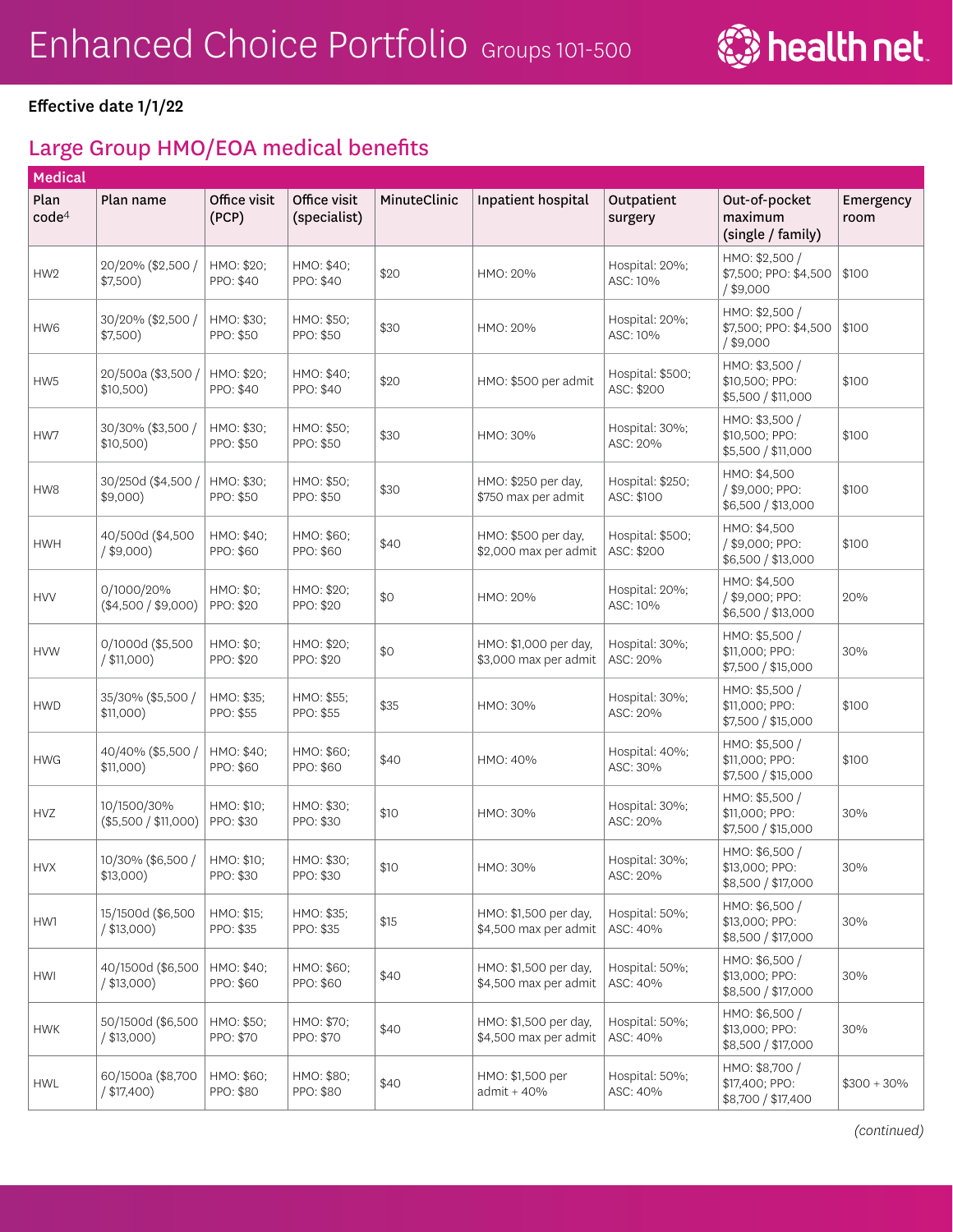

# Large Group HMO/EOA medical benefits

| <b>Medical</b>            |                                         |                         |                              |              |                    |                            |                                                        |                   |  |  |
|---------------------------|-----------------------------------------|-------------------------|------------------------------|--------------|--------------------|----------------------------|--------------------------------------------------------|-------------------|--|--|
| Plan<br>code <sup>4</sup> | Plan name                               | Office visit<br>(PCP)   | Office visit<br>(specialist) | MinuteClinic | Inpatient hospital | Outpatient<br>surgery      | Out-of-pocket<br>maximum<br>(single / family)          | Emergency<br>room |  |  |
|                           | ExcelCare EOA - Facility Deductible     |                         |                              |              |                    |                            |                                                        |                   |  |  |
| HW4                       | 20/500/10%<br>(\$3,500/<br>\$10,500)    | HMO: \$20;<br>PPO: \$40 | HMO: \$40;<br>PPO: \$40      | \$20         | HMO: 10%           | Hospital: 10%;<br>ASC: 5%  | HMO: \$3,500 /<br>\$10,500; PPO:<br>\$5,500 / \$11,000 | \$100             |  |  |
| HW9                       | 30/1000/20%<br>(\$3,500/<br>$$10,500$ ) | HMO: \$30;<br>PPO: \$50 | HMO: \$50;<br>PPO: \$50      | \$30         | HMO: 20%           | Hospital: 20%;<br>ASC: 10% | HMO: \$3,500 /<br>\$10,500; PPO:<br>\$5,500 / \$11,000 | \$100             |  |  |
| <b>HWC</b>                | 30/1500/30%<br>(\$3,500/<br>$$10,500$ ) | HMO: \$30;<br>PPO: \$50 | HMO: \$50;<br>PPO: \$50      | \$30         | HMO: 30%           | Hospital: 30%;<br>ASC: 20% | HMO: \$3,500 /<br>\$10,500; PPO:<br>\$5,500 / \$11,000 | \$100             |  |  |
| <b>HWJ</b>                | 40/3000/40%<br>(\$5,500 / \$11,000)     | HMO: \$40;<br>PPO: \$60 | HMO: \$60;<br>PPO: \$60      | \$40         | HMO: 40%           | Hospital: 40%;<br>ASC: 30% | HMO: \$5,500 /<br>\$11,000; PPO:<br>\$7,500 / \$15,000 | \$100             |  |  |
| <b>HWM</b>                | 60/4000/40%<br>(\$8,700 / \$17,400)     | HMO: \$60;<br>PPO: \$80 | HMO: \$80;<br>PPO: \$80      | \$40         | HMO: 40%           | Hospital: 40%;<br>ASC: 30% | HMO: \$8,700 /<br>\$17,400; PPO:<br>\$8,700 / \$17,400 | \$100             |  |  |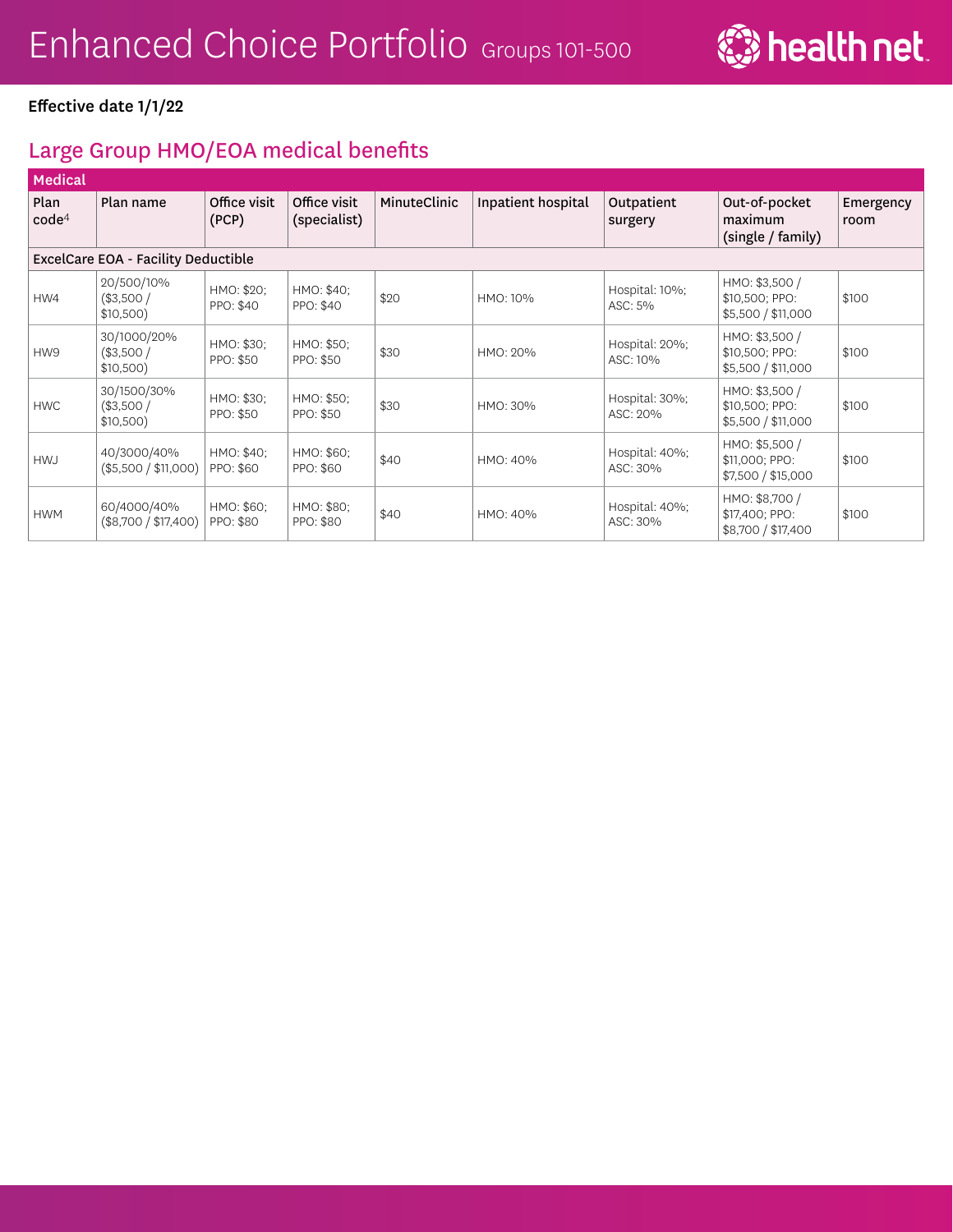

# Large Group PPO medical benefits<sup>7</sup>

| Medical          |                                                                   |                                                 |                              |              |                    |                             |                                               |                   |
|------------------|-------------------------------------------------------------------|-------------------------------------------------|------------------------------|--------------|--------------------|-----------------------------|-----------------------------------------------|-------------------|
| Plan<br>code     | Plan name                                                         | Office visit<br>(PCP)                           | Office visit<br>(specialist) | MinuteClinic | Inpatient hospital | Outpatient<br>surgery       | Out-of-pocket<br>maximum<br>(single / family) | Emergency<br>room |
| PPO <sup>8</sup> |                                                                   |                                                 |                              |              |                    |                             |                                               |                   |
| <b>HWP</b>       | 10/0/10% (\$2,000<br>$/$ \$6,000)                                 | \$10                                            | \$30                         | N/A          | 10%                | Hospital: 10%;<br>ASC: 5%   | \$2,000 / \$6,000                             | $$100 + 10\%$     |
| HX1              | 30/500/10%<br>(\$3,000 / \$9,000)                                 | \$30                                            | \$50                         | N/A          | 10%                | Hospital: 10%;<br>ASC: 5%   | \$3,000 / \$9,000                             | $$100 + 10\%$     |
| HX4              | 30/1000/20%<br>(\$3,000 / \$9,000)                                | \$30                                            | \$50                         | N/A          | 20%                | Hospital: 20%;<br>ASC: 10%  | \$3,000 / \$9,000                             | $$100 + 20\%$     |
| <b>HWZ</b>       | 20/250/20%<br>(\$4,000 / \$12,000)                                | \$20                                            | \$40                         | N/A          | 20%                | Hospital: 20%;<br>ASC: 10%  | \$4,000 / \$12,000                            | $$100 + 20\%$     |
| <b>HXO</b>       | 20/500/20%<br>(\$4,000 / \$12,000)                                | \$20                                            | \$40                         | N/A          | 20%                | Hospital: 20%;<br>ASC: 10%  | \$4,000 / \$12,000                            | $$100 + 20\%$     |
| <b>HWO</b>       | 0/1000/20%<br>(\$5,000 / \$10,000)                                | \$0                                             | \$20                         | N/A          | 20%                | Hospital: 20%;<br>ASC: 10%  | \$5,000 / \$10,000                            | 20%               |
| HX6              | 30/2000/30%<br>(\$5,000 / \$10,000)                               | \$30                                            | \$50                         | N/A          | 30%                | Hospital: 30%;<br>ASC: 20%  | \$5,000 / \$10,000                            | $$100 + 30\%$     |
| HX7              | 30/3000/30%<br>(\$5,000 / \$10,000)                               | \$30                                            | \$50                         | N/A          | 30%                | Hospital: 30%;<br>ASC: 20%  | \$5,000 / \$10,000                            | $$100 + 30\%$     |
| <b>HWT</b>       | 10/1500/30%<br>(\$6,000 / \$12,000)                               | \$10                                            | \$30                         | N/A          | 30%                | Hospital: 30%;<br>ASC: 20%  | \$6,000 / \$12,000                            | 30%               |
| HX9              | 30/4000/30%<br>(\$6,000 / \$12,000)                               | \$30                                            | \$50                         | N/A          | 30%                | Hospital: 30%;<br>ASC: 20%  | \$6,000 / \$12,000                            | $$100 + 30\%$     |
| <b>HWX</b>       | 15/3000/30%<br>(\$7,000 / \$14,000)                               | \$15                                            | \$35                         | N/A          | 30%                | Hospital: 30%;<br>ASC: 20%  | \$7,000 / \$14,000                            | 30%               |
| <b>HXD</b>       | 40/5000/30%<br>(\$7,000 / \$14,000)                               | Visits $1 - 3 =$<br>\$40 / Visits<br>$4+ = $40$ | \$60                         | N/A          | 30%                | Hospital: 30%;<br>ASC: 20%  | \$7,000 / \$14,000                            | $$100 + 30\%$     |
| <b>HXC</b>       | 40/3500/30%<br>$(\$7,000 / \$14,000)$                             | \$40                                            | \$60                         | N/A          | 30%                | Hospital: 30%;<br>ASC: 20%  | \$7,000 / \$14,000                            | $$100 + 30\%$     |
| <b>HXE</b>       | 60/5000/30%<br>(\$8,700 / \$17,400)                               | Visits $1 - 3 =$<br>\$60 / Visits<br>$4+ = $60$ | \$80                         | N/A          | 30%                | Hospital: 30%;<br>ASC: 20%  | \$8,700 / \$17,400                            | $$100 + 30\%$     |
|                  | PPO <sup>8</sup> (HSA-compatible) Includes pre-set pharmacy plans |                                                 |                              |              |                    |                             |                                               |                   |
| <b>HXP</b>       | 2000/0% I<br>(\$2,000)                                            | $O\%$                                           | $O\%$                        | N/A          | $\rm O \%$         | Hospital: 0%; ASC:<br>$O\%$ | \$2,000 / N/A                                 | $0\%$             |
| <b>HXN</b>       | 2800/0%F<br>(\$2,800 / \$5,600)                                   | $0\%$                                           | 0%                           | N/A          | $0\%$              | Hospital: 0%; ASC:<br>$0\%$ | \$2,800 / \$5,600                             | $0\%$             |
| <b>HXQ</b>       | 1500/30%  <br>(\$3,000)                                           | 30%                                             | 30%                          | N/A          | 30%                | Hospital: 30%;<br>ASC: 20%  | \$3,000 / N/A                                 | 30%               |
| <b>HXO</b>       | 2800/30% F<br>(\$3,000 / \$6,000)                                 | 30%                                             | 30%                          | N/A          | 30%                | Hospital: 30%;<br>ASC: 20%  | \$3,000 / \$6,000                             | 30%               |
| <b>HXF</b>       | 2800/0% (\$2,800<br>$/$ \$5,600)                                  | $0\%$                                           | $0\%$                        | N/A          | $0\%$              | Hospital: 0%; ASC:<br>$0\%$ | \$2,800, \$5,600                              | $0\%$             |
| <b>HXG</b>       | 3000/0% (\$3,000<br>$/$ \$6,000)                                  | $O\%$                                           | $0\%$                        | N/A          | $0\%$              | Hospital: 0%; ASC:<br>$0\%$ | \$3,000, \$6,000                              | $0\%$             |
| <b>HXH</b>       | 4000/0% (\$4,000<br>$/$ \$8,000)                                  | $0\%$                                           | $0\%$                        | N/A          | $0\%$              | Hospital: 0%; ASC:<br>$0\%$ | \$4,000 / \$8,000                             | $0\%$             |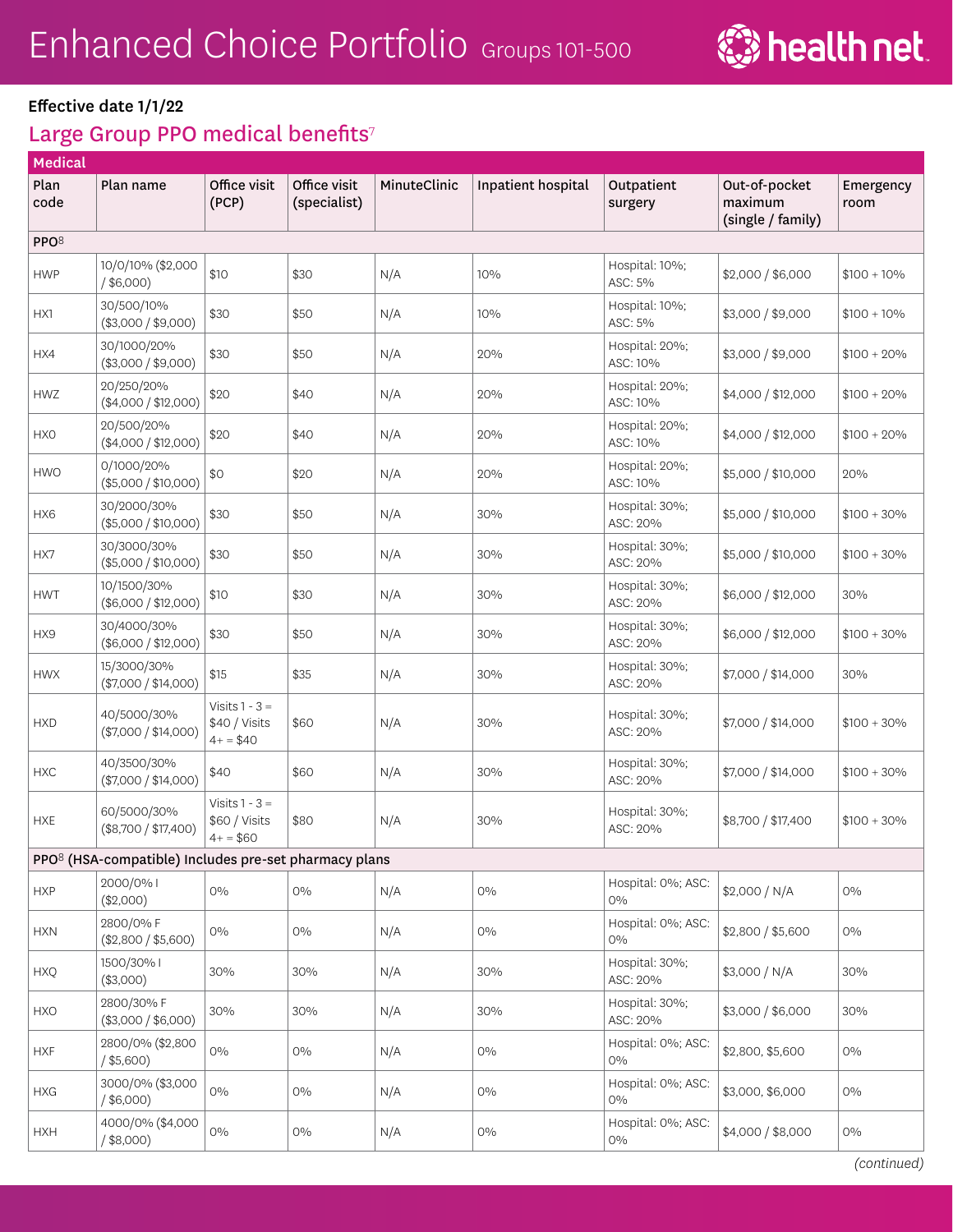

## Large Group PPO medical benefits<sup>7</sup> (continued)

| Medical      |                                  |                       |                              |              |                    |                            |                                               |                   |  |  |
|--------------|----------------------------------|-----------------------|------------------------------|--------------|--------------------|----------------------------|-----------------------------------------------|-------------------|--|--|
| Plan<br>code | Plan name                        | Office visit<br>(PCP) | Office visit<br>(specialist) | MinuteClinic | Inpatient hospital | Outpatient<br>surgery      | Out-of-pocket<br>maximum<br>(single / family) | Emergency<br>room |  |  |
| <b>HXL</b>   | 2800/30%<br>(\$5,000 / \$10,000) | 30%                   | 30%                          | N/A          | 30%                | Hospital: 30%;<br>ASC: 20% | \$5,000 / \$10,000                            | 30%               |  |  |
| <b>HXM</b>   | 3000/30%<br>(\$5,000 / \$10,000) | 30%                   | 30%                          | N/A          | 30%                | Hospital: 30%;<br>ASC: 20% | \$5,000 / \$10,000                            | 30%               |  |  |
| <b>HXJ</b>   | 5000/20%<br>(\$6,000 / \$12,000) | 20%                   | 20%                          | N/A          | 20%                | Hospital: 20%;<br>ASC: 10% | \$6,000 / \$12,000                            | 20%               |  |  |

## Large Group HMO/EOA pharmacy benefits

| <b>Pharmacy brand</b><br>deductible | Deductible type<br>(brand only, none) | Retail<br>tier 1 | Retail<br>tier 2 | Retail<br>tier 3 | <b>Associated medical plan</b>                                      |
|-------------------------------------|---------------------------------------|------------------|------------------|------------------|---------------------------------------------------------------------|
| SmartCare HMO Rx choices            |                                       |                  |                  |                  |                                                                     |
| \$0                                 | None                                  | \$10             | \$30             | \$50             |                                                                     |
| \$100                               | <b>Brand</b>                          | \$15             | \$35             | \$55             | Pairable with any Enhanced Choice SmartCare HMO<br>medical plan     |
| \$300                               | <b>Brand</b>                          | \$15             | \$40             | \$60             |                                                                     |
| Salud HMO y Más Rx choices          |                                       |                  |                  |                  |                                                                     |
| \$0                                 | None                                  | \$5              | \$25             | \$45             |                                                                     |
| \$0                                 | None                                  | \$10             | \$30             | \$50             | Pairable with any Enhanced Choice Salud HMO y Más                   |
| \$100                               | <b>Brand</b>                          | \$15             | \$35             | \$55             | medical plan                                                        |
| \$300                               | <b>Brand</b>                          | \$15             | \$40             | \$60             |                                                                     |
| <b>EOA Rx choices</b>               |                                       |                  |                  |                  |                                                                     |
| \$0                                 | None                                  | \$10             | \$30             | \$50             |                                                                     |
| \$100                               | <b>Brand</b>                          | \$15             | \$35             | \$55             | Pairable with any Enhanced Choice EOA/ExcelCare EOA<br>medical plan |
| \$300                               | <b>Brand</b>                          | \$15             | \$40             | \$60             |                                                                     |
| <b>HMO Rx choices</b>               |                                       |                  |                  |                  |                                                                     |
| \$0                                 | None                                  | \$10             | \$30             | \$50             |                                                                     |
| \$100                               | <b>Brand</b>                          | \$15             | \$35             | \$55             | Pairable with any Enhanced Choice HMO/ExcelCare HMO<br>medical plan |
| \$300                               | <b>Brand</b>                          | \$15             | \$40             | \$60             |                                                                     |

### Large Group PPO pharmacy benefits

| <b>Pharmacy brand</b><br>deductible | Deductible type<br>(brand only, none) | Retail<br>tier 1 | Retail<br>tier 2 | Retail<br>tier 3 | Associated medical plan                            |
|-------------------------------------|---------------------------------------|------------------|------------------|------------------|----------------------------------------------------|
| <b>PPO Rx choices</b>               |                                       |                  |                  |                  |                                                    |
| \$0                                 | None                                  | \$10             | \$30             | \$50             |                                                    |
| \$100                               | Brand                                 | \$15             | \$35             | \$55             | Pairable with any Enhanced Choice PPO medical plan |
| \$300                               | <b>Brand</b>                          | \$15             | \$40             | \$60             |                                                    |